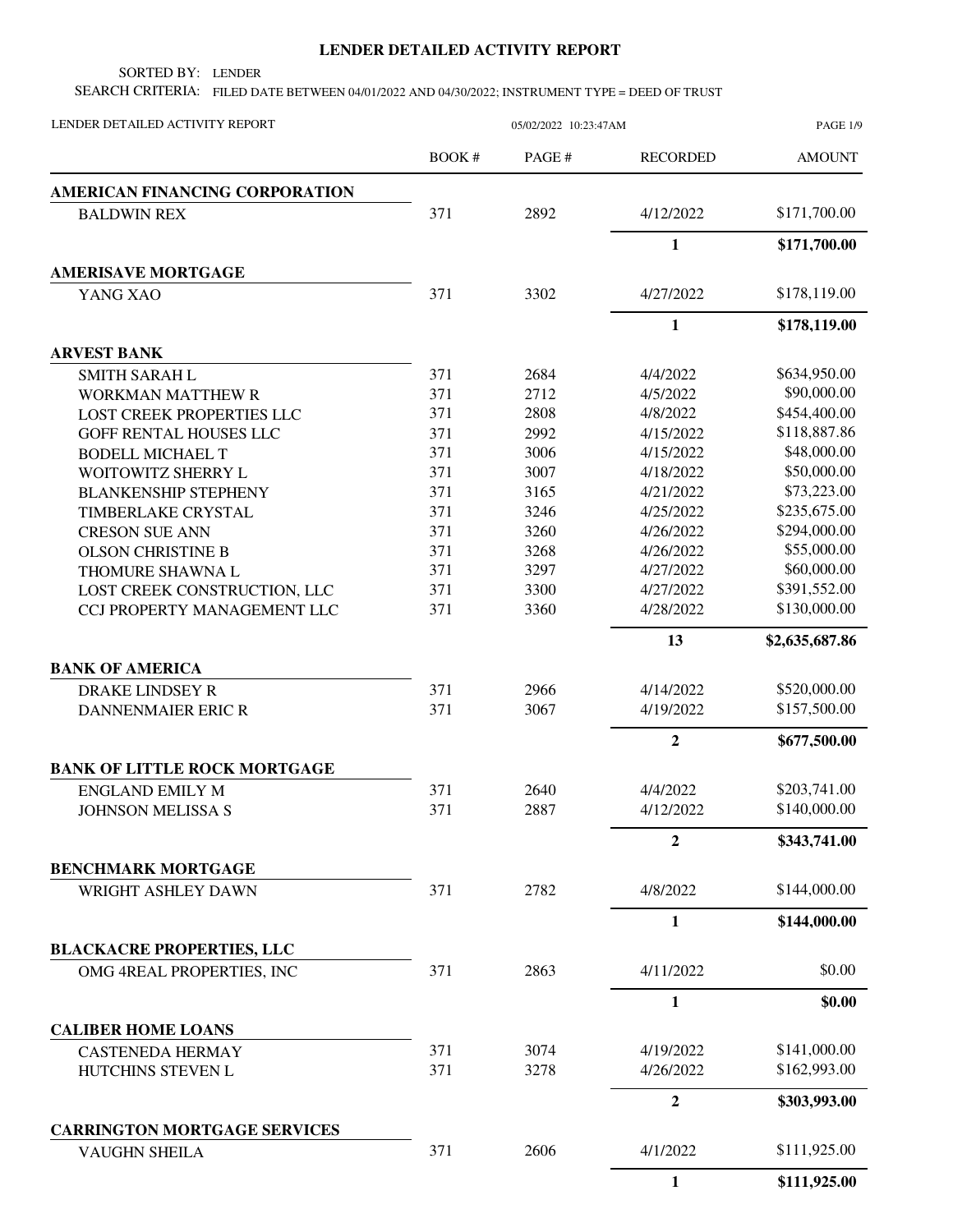LENDER DETAILED ACTIVITY REPORT 05/02/2022 10:23:47AM

PAGE 2/9

|                                            | <b>BOOK#</b> | PAGE# | <b>RECORDED</b>         | <b>AMOUNT</b>  |
|--------------------------------------------|--------------|-------|-------------------------|----------------|
| <b>COHU GARY TRUST</b>                     |              |       |                         |                |
| PETERS INVESTMENTS LLC                     | 371          | 2696  | 4/5/2022                | \$200,000.00   |
|                                            |              |       | 1                       | \$200,000.00   |
| <b>COLONIAL NATIONAL MORTGAGE</b>          |              |       |                         |                |
| <b>SALAS MARCO</b>                         | 371          | 3170  | 4/21/2022               | \$181,649.00   |
|                                            |              |       | 1                       | \$181,649.00   |
| <b>COMMERCE BANK</b>                       |              |       |                         |                |
| <b>SWYDEN DEBBIE A</b>                     | 371          | 3315  | 4/27/2022               | \$25,000.00    |
| <b>KERNEL BELINDA S</b>                    | 371          | 3403  | 4/29/2022               | \$329,670.00   |
|                                            |              |       | $\overline{2}$          | \$354,670.00   |
| <b>COMMUNITY BANK &amp; TRUST</b>          |              |       |                         |                |
| <b>KARA'S KICKS LLC</b>                    | 371          | 2759  | 4/7/2022                | \$170,000.00   |
| <b>TURNER VALERIE</b>                      | 371          | 2865  | 4/11/2022               | \$40,000.00    |
| <b>JANISCH RODNEY C</b>                    | 371          | 2867  | 4/11/2022               | \$51,340.00    |
| LINK JACLYN TAYLOR                         | 371          | 3210  | 4/22/2022               | \$25,600.00    |
| <b>STRAUSBAUGH PAULA S</b>                 | 371          | 3212  | 4/22/2022               | \$6,000.00     |
| <b>STRAUSBAUGH PAULA S</b>                 | 371          | 3213  | 4/22/2022               | \$20,000.00    |
| MCCAULEY ANGELA PATTERSON TR               | 371          | 3215  | 4/25/2022               | \$490,672.91   |
| <b>SWOPE SHAWNE L</b>                      | 371          | 3243  | 4/25/2022               | \$17,066.81    |
| <b>ROWE DIANE K</b>                        | 371          | 3327  | 4/27/2022               | \$75,000.00    |
| LIGHTY ALICIA L                            | 371          | 3335  | 4/28/2022               | \$148,650.00   |
|                                            |              |       | 10                      | \$1,044,329.72 |
| <b>COMMUNITY NATIONAL BANK &amp; TRUST</b> |              |       |                         |                |
| <b>JONES LARRY</b>                         | 371          | 3040  | 4/19/2022               | \$20,000.00    |
|                                            |              |       | 1                       | \$20,000.00    |
| <b>DAS ACQUISITION COMPANY</b>             |              |       |                         |                |
| <b>KULJU MAGDALENA</b>                     | 371          | 3121  | 4/20/2022               | \$150,000.00   |
| TAKEUCHI BARBARA H                         | 371          | 3136  | 4/20/2022               | \$148,265.00   |
| OLVERA ADAN MICHAEL MARQUEZ                | 371          | 3284  | 4/26/2022               | \$423,500.00   |
|                                            |              |       | $\overline{\mathbf{3}}$ | \$721,765.00   |
| <b>FCS FINANCIAL</b>                       |              |       |                         |                |
| HARTMAN TAMMIE K                           | 371          | 2715  | 4/6/2022                | \$54,803.00    |
| <b>BRADSHAW KENT S TR</b>                  | 371          | 2870  | 4/12/2022               | \$896,860.00   |
|                                            |              |       | $\boldsymbol{2}$        | \$951,663.00   |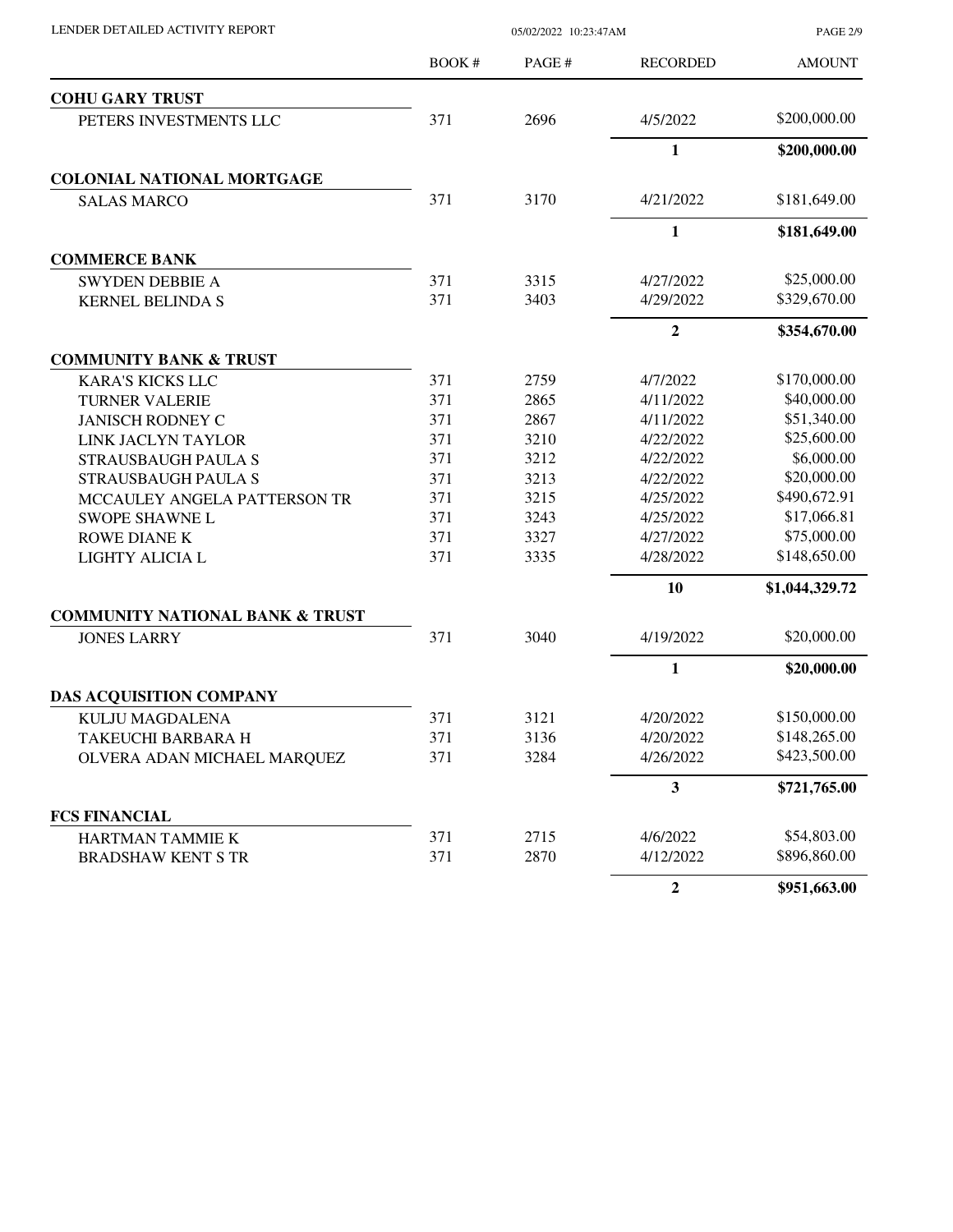PAGE 3/9

|                                       | <b>BOOK#</b> | PAGE# | <b>RECORDED</b> | <b>AMOUNT</b>  |
|---------------------------------------|--------------|-------|-----------------|----------------|
| <b>FIRST COMMUNITY BANK</b>           |              |       |                 |                |
| <b>SHELTON SHEILA</b>                 | 371          | 2622  | 4/1/2022        | \$226,500.00   |
| <b>FORBES SUSAN E</b>                 | 371          | 2675  | 4/4/2022        | \$67,775.00    |
| <b>SKAGGS LACY Y</b>                  | 371          | 2792  | 4/8/2022        | \$200,000.00   |
| <b>BALES ANDREA</b>                   | 371          | 2794  | 4/8/2022        | \$484,231.00   |
| <b>HENDRICK ASHLEY</b>                | 371          | 2828  | 4/11/2022       | \$356,000.00   |
| <b>SCOTT MICHELLE D</b>               | 371          | 2917  | 4/13/2022       | \$207,000.00   |
| <b>HILL RHIANNAH JANE</b>             | 371          | 2918  | 4/13/2022       | \$146,263.00   |
| <b>RUIZ MARICELA MALAGON</b>          | 371          | 3139  | 4/20/2022       | \$200,797.25   |
| <b>GARY HEATHER</b>                   | 371          | 3163  | 4/21/2022       | \$88,400.00    |
| <b>GARY HEATHER</b>                   | 371          | 3183  | 4/22/2022       | \$55,000.00    |
| HAVEN HOMES OF SOUTHWEST MISSOURI LL  | 371          | 3220  | 4/25/2022       | \$276,135.00   |
| PETERNELL DALLAS                      | 371          | 3267  | 4/26/2022       | \$513,300.00   |
| <b>CARR TAMMY M</b>                   | 371          | 3345  | 4/28/2022       | \$243,386.00   |
| <b>HALL AUDREY A</b>                  | 371          | 3348  | 4/28/2022       | \$30,000.00    |
| <b>LANNON RAMONA</b>                  | 371          | 3373  | 4/28/2022       | \$96,500.00    |
| <b>WERNEKE JEFF C</b>                 | 371          | 3391  | 4/29/2022       | \$158,000.00   |
| <b>TALLEY HANNAH</b>                  | 371          | 3393  | 4/29/2022       | \$103,000.00   |
| GIBBENS CONSTRUCTION AND PROPERTIES L | 371          | 3394  | 4/29/2022       | \$142,000.00   |
|                                       |              |       | 18              | \$3,594,287.25 |
| FIRST NATIONAL BANK OF OMAHA          |              |       |                 |                |
| TOP NOTCH FARMS PRODUCTIONS, INC      | 371          | 2906  | 4/13/2022       | \$2,500,000.00 |
|                                       |              |       | 1               | \$2,500,000.00 |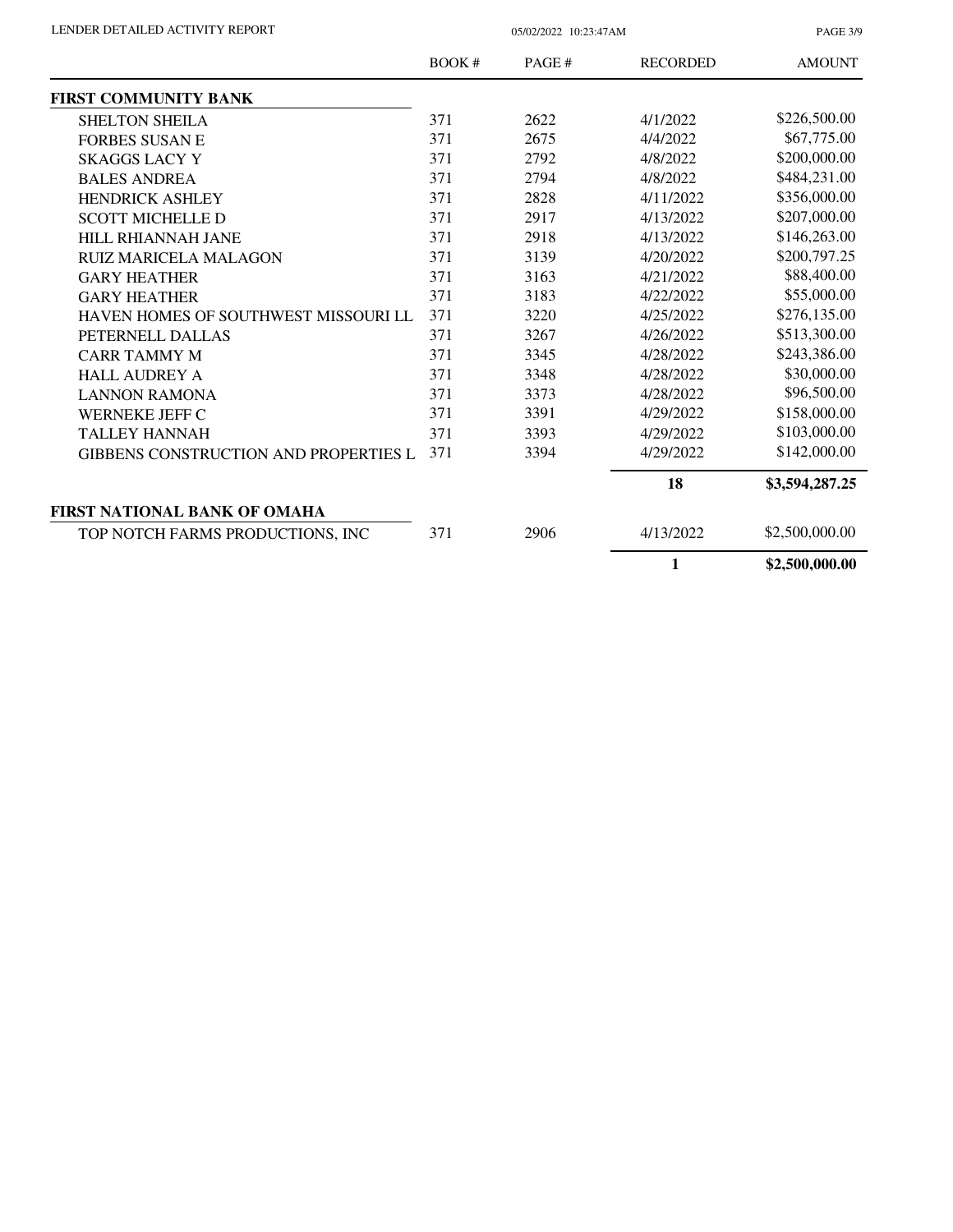PAGE 4/9

|                                                    | <b>BOOK#</b> | PAGE# | <b>RECORDED</b> | <b>AMOUNT</b>  |
|----------------------------------------------------|--------------|-------|-----------------|----------------|
| <b>FLAT BRANCH MORTGAGE</b>                        |              |       |                 |                |
| <b>DOUGHERTY LORI</b>                              | 371          | 2611  | 4/1/2022        | \$175,590.00   |
| MOORE EVAN RAFAEL                                  | 371          | 2643  | 4/4/2022        | \$141,882.00   |
| <b>ANTILLON GEORGIA</b>                            | 371          | 2652  | 4/4/2022        | \$55,000.00    |
| <b>BREWSTER DAVID</b>                              | 371          | 2668  | 4/4/2022        | \$145,959.00   |
| MILLER ANTHONY PAUL                                | 371          | 2683  | 4/4/2022        | \$125,000.00   |
| <b>NAMELO BFOUR</b>                                | 371          | 2709  | 4/5/2022        | \$94,400.00    |
| <b>BROOKS SAMANTHA</b>                             | 371          | 2711  | 4/5/2022        | \$176,641.00   |
| <b>SCHLEUNING MATTHEW</b>                          | 371          | 2747  | 4/7/2022        | \$148,500.00   |
| <b>JACKSON KENNEDY N</b>                           | 371          | 2761  | 4/7/2022        | \$302,706.00   |
| HOMER ELIZA LYN                                    | 371          | 2820  | 4/11/2022       | \$207,920.00   |
| <b>SCHMIDT THEA DANIELLE</b>                       | 371          | 2843  | 4/11/2022       | \$223,232.00   |
| <b>SIEGFRIED CIARA</b>                             | 371          | 2845  | 4/11/2022       | \$155,800.00   |
| <b>RAKES RAEJEANA</b>                              | 371          | 2850  | 4/11/2022       | \$183,920.00   |
| <b>LONG STACY R</b>                                | 371          | 2874  | 4/12/2022       | \$186,000.00   |
| <b>FLACK NANCY JEAN</b>                            | 371          | 2879  | 4/12/2022       | \$184,866.00   |
| <b>FLACK NANCY JEAN</b>                            | 371          | 2901  | 4/12/2022       | \$184,866.00   |
| <b>MARTINEZ NANCY</b>                              | 371          | 2928  | 4/13/2022       | \$122,735.00   |
| FRASNELLY JAMES KEVIN                              | 371          | 2951  | 4/14/2022       | \$163,400.00   |
| CAPPS ALLAN BRUCE TRUST                            | 371          | 2964  | 4/14/2022       | \$282,090.00   |
| <b>GABRIEL CLARK A SR</b>                          | 371          | 2990  | 4/15/2022       | \$172,000.00   |
| HOWERTON DEVON                                     | 371          | 2998  | 4/15/2022       | \$186,459.00   |
|                                                    | 371          | 3014  | 4/18/2022       | \$175,200.00   |
| <b>GRIFFIN TRACY LYNN</b><br><b>HIRDLER SHANON</b> | 371          | 3036  | 4/19/2022       | \$177,721.00   |
|                                                    | 371          | 3059  | 4/19/2022       | \$182,140.00   |
| <b>SHOEMAKER SIERRA</b>                            | 371          | 3062  |                 | \$104,090.00   |
| WHITLEY HOLLY                                      |              |       | 4/19/2022       | \$144,000.00   |
| <b>CLINE CARRIE</b>                                | 371          | 3063  | 4/19/2022       |                |
| <b>WELLESLEY DANA</b>                              | 371          | 3069  | 4/19/2022       | \$114,700.00   |
| <b>MATHEWS KALEB J</b>                             | 371          | 3132  | 4/20/2022       | \$268,686.00   |
| <b>KIMBROUGH RONA</b>                              | 371          | 3134  | 4/20/2022       | \$153,347.00   |
| ROBINSON HAILEY DAYL                               | 371          | 3142  | 4/20/2022       | \$136,363.00   |
| <b>HAMPTON ANDREW</b>                              | 371          | 3194  | 4/22/2022       | \$159,080.00   |
| RAINS CODYLEE EARL                                 | 371          | 3196  | 4/22/2022       | \$148,675.00   |
| NOBLE ANGELA NICOLE                                | 371          | 3205  | 4/22/2022       | \$95,995.00    |
| <b>DELANO TRACIE R</b>                             | 371          | 3299  | 4/27/2022       | \$192,054.00   |
| <b>OLSON BRENTON L</b>                             | 371          | 3357  | 4/28/2022       | \$199,500.00   |
| WITTROCK JONAH                                     | 371          | 3389  | 4/29/2022       | \$80,800.00    |
| <b>OLSON ALYSHA</b>                                | 371          | 3398  | 4/29/2022       | \$157,102.00   |
| <b>WILSON ANDREW J</b>                             | 371          | 3411  | 4/29/2022       | \$270,032.00   |
| REISER KRISTEN NICOLE                              | 371          | 3418  | 4/29/2022       | \$200,000.00   |
| <b>MATHEW GLENDA S</b>                             | 371          | 3421  | 4/29/2022       | \$160,000.00   |
| WOLFORD WESLEY OWEN                                | 371          | 3425  | 4/29/2022       | \$223,486.00   |
| <b>SANDERS JAMIE</b>                               | 371          | 3427  | 4/29/2022       | \$233,750.00   |
| <b>JARMAN STEPHANIE L</b>                          | 371          | 3432  | 4/29/2022       | \$139,428.00   |
|                                                    |              |       | 43              | \$7,335,115.00 |
| FREEDOM BANK OF SOUTHERN MISSOURI                  |              |       |                 |                |
| <b>SAMIREZ SALATIEL</b>                            | 371          | 2723  | 4/6/2022        | \$96,000.00    |
| THORNTON AMANDA I                                  | 371          | 3236  | 4/25/2022       | \$96,440.00    |
| HEMPERLEY KELLY E                                  | 371          | 3416  | 4/29/2022       | \$60,000.00    |
|                                                    |              |       | 3               | \$252,440.00   |
| <b>FREEDOM MORTGAGE</b>                            |              |       |                 |                |
| <b>CRAIG ABBY RAICHE</b>                           | 371          | 2690  | 4/5/2022        | \$187,220.00   |
|                                                    |              |       | 1               | \$187,220.00   |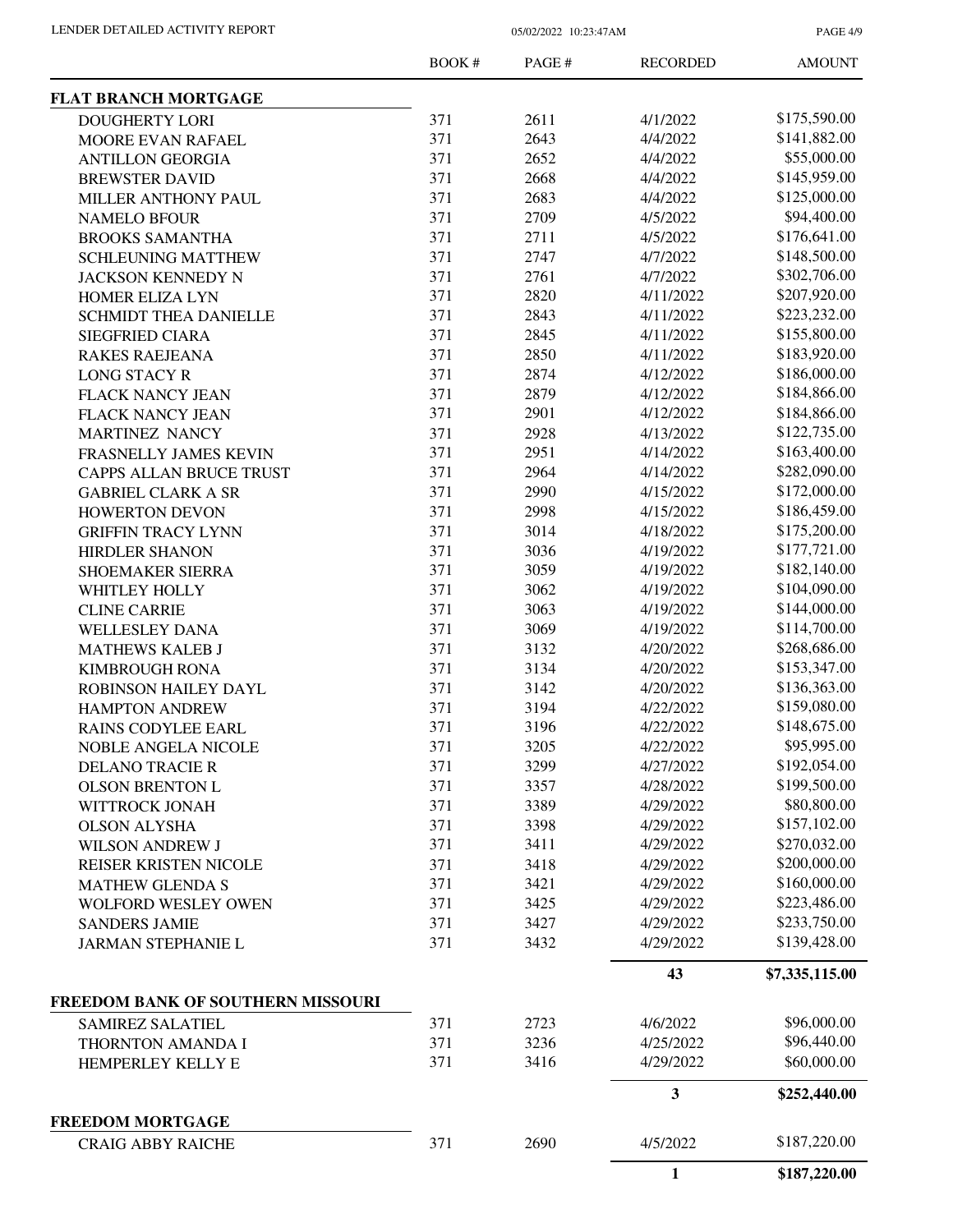| LENDER DETAILED ACTIVITY REPORT |  |
|---------------------------------|--|

05/02/2022 10:23:47AM

PAGE 5/9

|                                                             | <b>BOOK#</b> | PAGE # | <b>RECORDED</b> | <b>AMOUNT</b>  |
|-------------------------------------------------------------|--------------|--------|-----------------|----------------|
| <b>GATEWAY MORTGAGE</b>                                     |              |        |                 |                |
| MONAHAN KEEGAN SHEA                                         | 371          | 3099   | 4/20/2022       | \$133,500.00   |
|                                                             |              |        | $\mathbf{1}$    | \$133,500.00   |
| <b>GATEWAY MORTGAGE GROUP</b>                               |              |        |                 |                |
| <b>JOHNSON KENNA D</b>                                      | 371          | 2757   | 4/7/2022        | \$139,700.00   |
| <b>GREAT SOUTHERN BANK</b>                                  |              |        | $\mathbf{1}$    | \$139,700.00   |
| <b>WHITEHEAD E DELORES TR</b>                               | 371          | 2692   | 4/5/2022        | \$130,000.00   |
| CASILLAS GRISELA MENDOZA                                    | 371          | 3217   | 4/25/2022       | \$30,000.00    |
| ESTRADA YOLANDA                                             | 371          | 3363   | 4/28/2022       | \$120,000.00   |
|                                                             |              |        | $\mathbf{3}$    | \$280,000.00   |
| <b>GUARANTY BANK</b>                                        |              |        |                 |                |
| <b>TREIBER MARY JO</b>                                      | 371          | 3072   | 4/19/2022       | \$248,200.00   |
| <b>WALKER GLENNIS Y</b>                                     | 371          | 3323   | 4/27/2022       | \$456,800.00   |
| SCHUBER MITCHELL HOMES, LLC                                 | 371          | 3406   | 4/29/2022       | \$2,527,000.00 |
|                                                             |              |        | $\mathbf{3}$    | \$3,232,000.00 |
| <b>HARVEL JUSTIN L</b><br><b>BLUE HOUSE BEAUTY LLC</b>      | 371          | 3127   | 4/20/2022       | \$59,900.00    |
|                                                             |              |        | $\mathbf{1}$    | \$59,900.00    |
| <b>HASKINS JAYNE</b>                                        |              |        |                 |                |
| <b>LILIENKAMP WADE</b>                                      | 371          | 2837   | 4/11/2022       | \$100,000.00   |
|                                                             |              |        | $\mathbf{1}$    | \$100,000.00   |
| <b>HENDRICKS GARY</b>                                       |              |        |                 |                |
| <b>KYMAN KAREN S TRUST</b>                                  | 371          | 2680   | 4/4/2022        | \$2,000,000.00 |
|                                                             |              |        | $\mathbf{1}$    | \$2,000,000.00 |
| <b>HENDRICKS GARY TRUST</b>                                 |              |        |                 |                |
| PETERS INVESTMENTS LLC                                      | 371          | 2696   | 4/5/2022        | \$200,000.00   |
|                                                             |              |        | $\mathbf{1}$    | \$200,000.00   |
| HUNTINGTON NATIONAL BANK<br><b>CHRISTIAN GRETCHEN MARIE</b> | 371          | 2631   | 4/1/2022        | \$741,000.00   |
|                                                             |              |        | $\mathbf{1}$    | \$741,000.00   |
| <b>KING JOYCE E TRUST</b>                                   |              |        |                 |                |
| STEPHENSON CHERYL A                                         | 371          | 3081   | 4/19/2022       | \$50,000.00    |
|                                                             |              |        | $\mathbf{1}$    | \$50,000.00    |
| <b>LAMAR BANK &amp; TRUST</b>                               |              |        |                 |                |
| SMITH CHRISTINE E                                           | 371          | 3003   | 4/15/2022       | \$407,000.00   |
|                                                             |              |        | $\mathbf{1}$    | \$407,000.00   |
| <b>LANLAUR LLC SERIES AAG</b>                               |              |        |                 |                |
| POWELL HOLLY R                                              | 371          | 3433   | 4/29/2022       | \$80,000.00    |
|                                                             |              |        | $\mathbf{1}$    | \$80,000.00    |
| <b>LEW ENTERPRISES LLC</b><br>SMITH CORRINA C               | 371          | 3185   | 4/22/2022       | \$10,000.00    |
|                                                             |              |        | $\mathbf{1}$    | \$10,000.00    |
|                                                             |              |        |                 |                |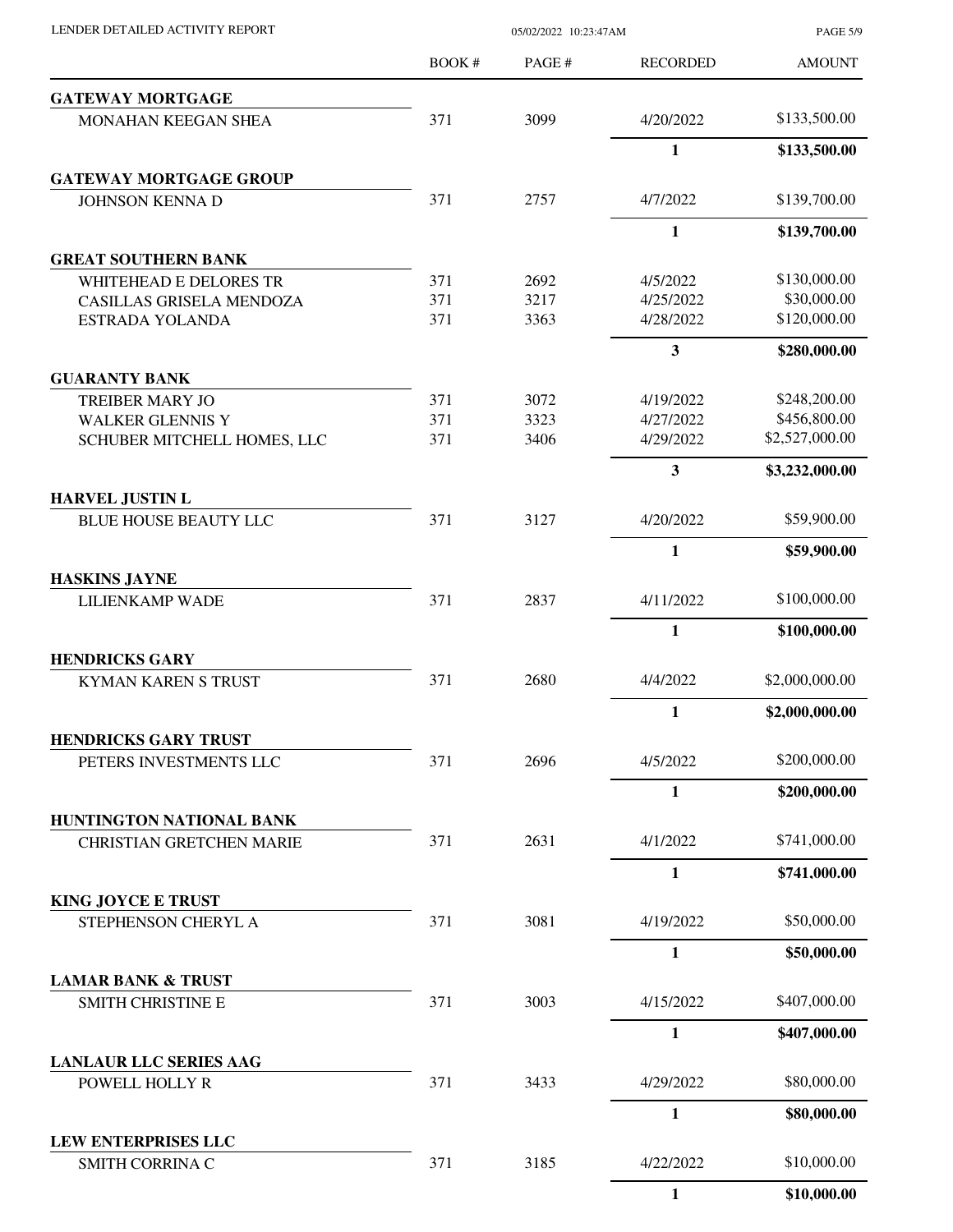| LENDER DETAILED ACTIVITY REPORT                             |            | 05/02/2022 10:23:47AM |                        |                              |
|-------------------------------------------------------------|------------|-----------------------|------------------------|------------------------------|
|                                                             | BOOK#      | PAGE#                 | <b>RECORDED</b>        | <b>AMOUNT</b>                |
| <b>LOANDEPOT.COM</b>                                        |            |                       |                        |                              |
| KOESTER EDWARD EUGENE                                       | 371        | 3377                  | 4/28/2022              | \$90,800.00                  |
|                                                             |            |                       | $\mathbf{1}$           | \$90,800.00                  |
| <b>MEARS GENEVIEVE L TRUST</b>                              |            |                       |                        |                              |
| <b>MARTIN WESLEY L</b>                                      | 371        | 3318                  | 4/27/2022              | \$140,000.00                 |
| <b>MEARS JACK L TRUST</b>                                   |            |                       | $\mathbf{1}$           | \$140,000.00                 |
| <b>MARTIN JACKOLYN S</b>                                    | 371        | 3318                  | 4/27/2022              | \$140,000.00                 |
|                                                             |            |                       | 1                      | \$140,000.00                 |
| <b>MID AMERICA MORTGAGE</b>                                 |            |                       |                        |                              |
| <b>HARVEY CAITLIN M</b>                                     | 371        | 3098                  | 4/20/2022              | \$168,667.00                 |
|                                                             |            |                       | $\mathbf{1}$           | \$168,667.00                 |
| <b>MID-MISSOURI BANK</b>                                    |            |                       |                        |                              |
| HOLLAND VIRGINIA<br><b>SWEM LASHAY D</b>                    | 371<br>371 | 3192<br>3409          | 4/22/2022<br>4/29/2022 | \$416,000.00<br>\$153,000.00 |
|                                                             |            |                       | $\boldsymbol{2}$       | \$569,000.00                 |
| MIDWEST MORTGAGE ASSOCIATES                                 |            |                       |                        |                              |
| <b>RICHARDS IRIS</b>                                        | 371        | 2729                  | 4/6/2022               | \$161,429.00                 |
| RATCLIFF STACI LYN                                          | 371        | 2756                  | 4/7/2022               | \$97,979.00                  |
|                                                             |            |                       | $\overline{2}$         | \$259,408.00                 |
| MIL-NEVADA, INC<br>BLUE PHOENIX ESTATES, LLC                | 371        | 3089                  | 4/20/2022              | \$67,500.00                  |
|                                                             |            |                       | $\mathbf{1}$           | \$67,500.00                  |
| MISSOURI ELECTRIC COOPERATIVES EMPLOYEES' CU                |            |                       |                        |                              |
| DUNCAN RONNA L                                              | 371        | 3349                  | 4/28/2022              | \$314,100.00                 |
|                                                             |            |                       | 1                      | \$314,100.00                 |
| MISSOURI HOUSING DEVELOPMENT COMMISSION                     |            |                       |                        |                              |
| TAKEUCHI BARBARA H                                          | 371        | 3137                  | 4/20/2022              | \$5,930.60                   |
|                                                             |            |                       | $\mathbf{1}$           | \$5,930.60                   |
| <b>MISSOURI MORTGAGE SERVICES</b><br><b>WRIGHT ANDREW S</b> | 371        | 3343                  | 4/28/2022              | \$222,222.00                 |
|                                                             |            |                       | $\mathbf{1}$           | \$222,222.00                 |
| <b>MOVEMENT MORTGAGE</b>                                    |            |                       |                        |                              |
| PRAWL BRIDGETT RAEANN                                       | 371        | 2930                  | 4/13/2022              | \$248,000.00                 |
|                                                             |            |                       | 1                      | \$248,000.00                 |
| <b>NATIONS LENDING CORP</b><br><b>HUDGINS MICHAEL</b>       | 371        | 2612                  | 4/1/2022               | \$116,000.00                 |
|                                                             |            |                       | $\mathbf{1}$           | \$116,000.00                 |
| <b>NEW AMERICAN FUNDING</b>                                 |            |                       |                        |                              |
| <b>ARNOLD SHELIA Y</b>                                      | 371        | 2686                  | 4/4/2022               | \$172,800.00                 |
| MCGEE CASSONDRIA D                                          | 371        | 3209                  | 4/22/2022              | \$319,900.00                 |
|                                                             |            |                       | $\overline{2}$         | \$492,700.00                 |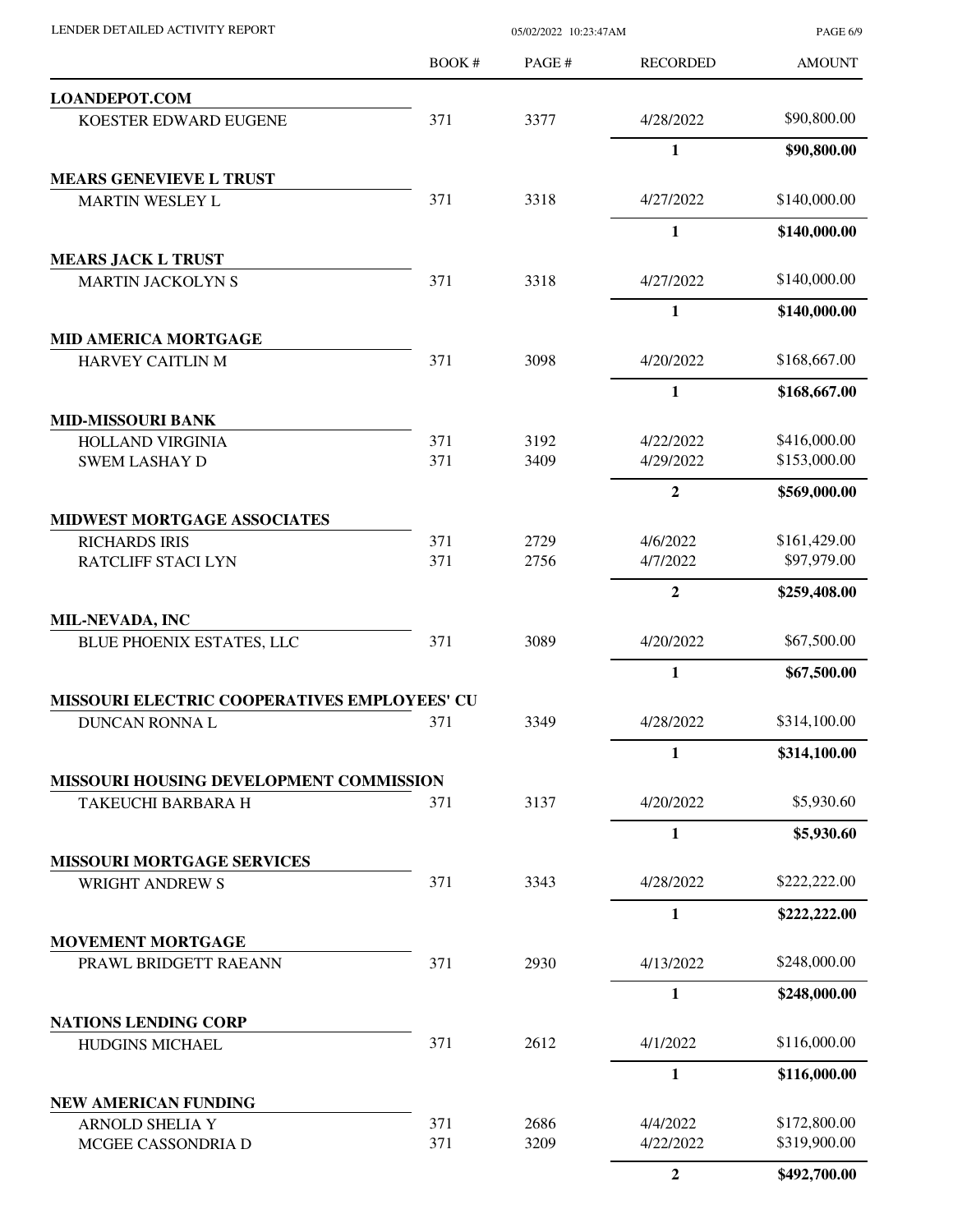| LENDER DETAILED ACTIVITY REPORT |  |
|---------------------------------|--|
|                                 |  |

05/02/2022 10:23:47AM

PAGE 7/9

|                                | <b>BOOK#</b> | PAGE# | <b>RECORDED</b>         | <b>AMOUNT</b>  |
|--------------------------------|--------------|-------|-------------------------|----------------|
| <b>NEW DAY FINANCIAL</b>       |              |       |                         |                |
| MURPHY JANET SONYA             | 371          | 2948  | 4/14/2022               | \$198,000.00   |
| HOPSON PATRICIA L              | 371          | 3276  | 4/26/2022               | \$343,223.00   |
|                                |              |       | $\overline{2}$          | \$541,223.00   |
| <b>OAKSTAR BANK</b>            |              |       |                         |                |
| <b>SWEET NATHAN L</b>          | 371          | 2771  | 4/7/2022                | \$235,000.00   |
| <b>COOPER ROGER A</b>          | 371          | 2871  | 4/12/2022               | \$360,000.00   |
| <b>COOPER ROGER A</b>          | 371          | 2872  | 4/12/2022               | \$100,000.00   |
| <b>HOLDEN TREY</b>             | 371          | 3076  | 4/19/2022               | \$367,415.00   |
|                                |              |       | 4                       | \$1,062,415.00 |
| <b>OLD MISSOURI BANK</b>       |              |       |                         |                |
| 2800 E 32ND STREET LLC         | 371          | 2776  | 4/8/2022                | \$4,800,000.00 |
| 2800 E 32ND STREET LLC         | 371          | 3261  | 4/26/2022               | \$4,800,000.00 |
| WHITE DOG INVESTMENTS, LLC     | 371          | 3263  | 4/26/2022               | \$230,000.00   |
|                                |              |       | $\overline{\mathbf{3}}$ | \$9,830,000.00 |
| PENNYMAC LOAN SERVICES         |              |       |                         |                |
| RANDALL AMORITA                | 371          | 2737  | 4/6/2022                | \$248,600.00   |
| <b>THOMAS ROBBIE</b>           | 371          | 3437  | 4/29/2022               | \$335,000.00   |
|                                |              |       | $\boldsymbol{2}$        | \$583,600.00   |
| PEOPLES BANK OF SENECA         |              |       |                         |                |
| BUG A WAY BED BUG DIVISION LLC | 371          | 2730  | 4/6/2022                | \$306,000.00   |
| KURIMA REED RE INVESTMENTS LLC | 371          | 2784  | 4/8/2022                | \$126,756.00   |
| <b>HIGDON NATASHA</b>          | 371          | 2823  | 4/11/2022               | \$594,400.00   |
| <b>DANIEL JORDAN</b>           | 371          | 2961  | 4/14/2022               | \$75,693.00    |
| WESTFALL TRACI L               | 371          | 3050  | 4/19/2022               | \$347,200.00   |
|                                |              |       | 5                       | \$1,450,049.00 |
| <b>PINNACLE BANK</b>           |              |       |                         |                |
| WADE REAL ESTATE HOLDINGS LLC  | 371          | 2738  | 4/6/2022                | \$480,000.00   |
| <b>JENNINGS RONALD D</b>       | 371          | 2933  | 4/13/2022               | \$138,300.00   |
| FENTON MISTY LYNN              | 371          | 2983  | 4/15/2022               | \$104,800.00   |
|                                |              |       | $\overline{\mathbf{3}}$ | \$723,100.00   |
| PINNACLE LENDING GROUP         | 371          | 3250  |                         | \$123,675.00   |
| <b>ROWE KRISTEN</b>            |              |       | 4/26/2022               |                |
|                                |              |       | $\mathbf{1}$            | \$123,675.00   |
| <b>PROVIDENT FUNDING</b>       |              |       |                         |                |
| KNIGHT LEISA RENEE             | 371          | 2615  | 4/1/2022                | \$275,000.00   |
|                                |              |       | 1                       | \$275,000.00   |
| <b>ROCK CANYON BANK</b>        |              |       |                         |                |
| <b>MCCLUNE DEREK</b>           | 371          | 3321  | 4/27/2022               | \$57,375.00    |
|                                |              |       | 1                       | \$57,375.00    |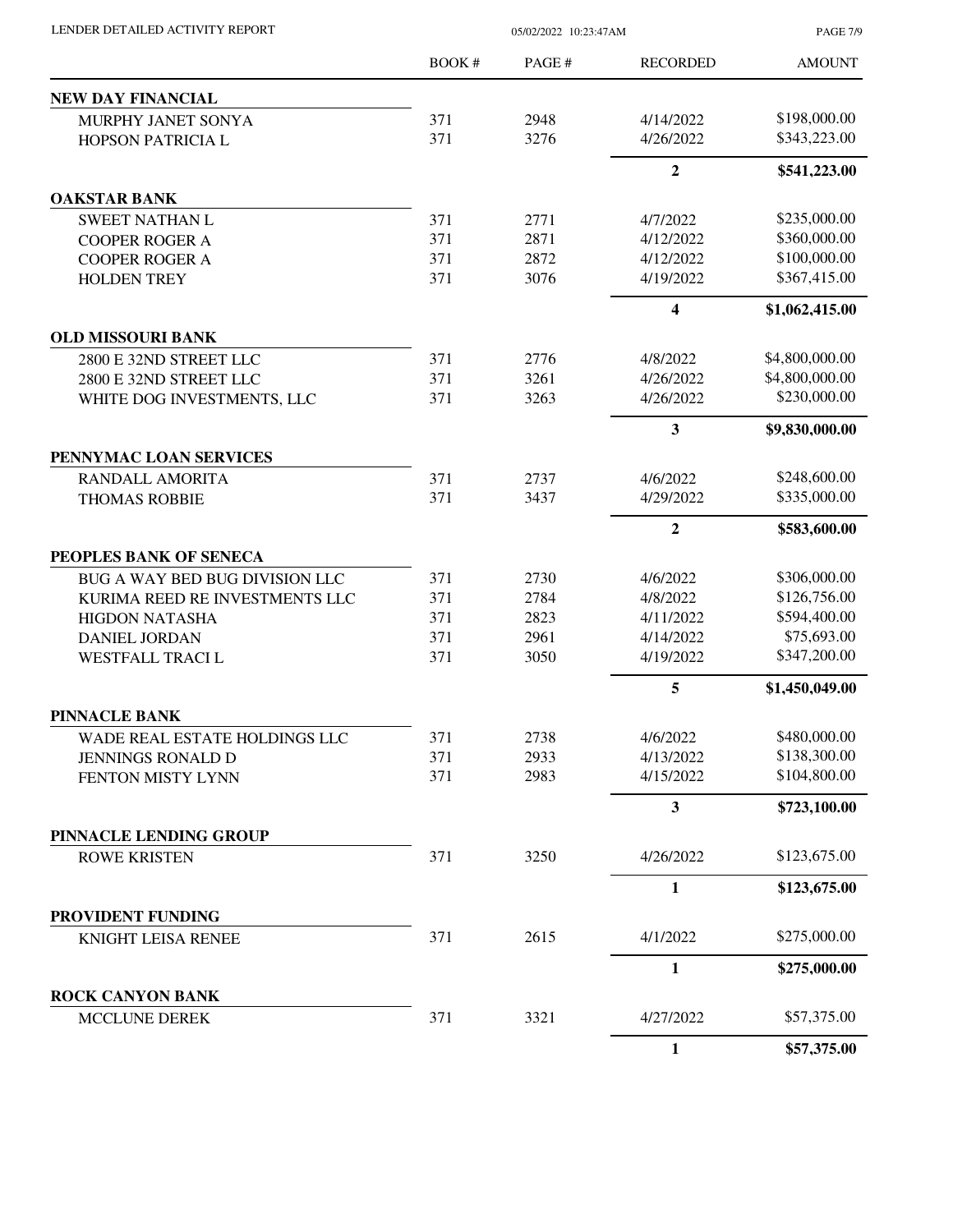LENDER DETAILED ACTIVITY REPORT 05/02/2022 10:23:47AM

PAGE 8/9

|                                            | BOOK# | PAGE# | <b>RECORDED</b>         | <b>AMOUNT</b>   |
|--------------------------------------------|-------|-------|-------------------------|-----------------|
| <b>ROCKET MORTGAGE</b>                     |       |       |                         |                 |
| <b>KNOCK RONALD C</b>                      | 371   | 2693  | 4/5/2022                | \$100,500.00    |
| <b>BROOM LISA D</b>                        | 371   | 2882  | 4/12/2022               | \$174,400.00    |
| <b>IDEKER TANNER</b>                       | 371   | 2893  | 4/12/2022               | \$160,288.00    |
| <b>GRAY TIMOTHY M</b>                      | 371   | 2900  | 4/12/2022               | \$156,307.00    |
| <b>HERNDON JUNE MARIE</b>                  | 371   | 3056  | 4/19/2022               | \$220,924.00    |
| MORRIS TARRELL C                           | 371   | 3148  | 4/21/2022               | \$100,000.00    |
| <b>RILEY BOBBY BRUCE</b>                   | 371   | 3241  | 4/25/2022               | \$255,392.00    |
| <b>BIRNER JOHN A</b>                       | 371   | 3292  | 4/27/2022               | \$78,000.00     |
|                                            |       |       | 8                       | \$1,245,811.00  |
| <b>RURAL HOUSING</b>                       |       |       |                         |                 |
| <b>STOTTS MILAYLA</b>                      | 371   | 3383  | 4/29/2022               | \$2,877.52      |
|                                            |       |       | 1                       | \$2,877.52      |
| SECRETARY OF HOUSING AND URBAN DEVELOPMENT |       |       |                         |                 |
| <b>CRAWFORD NINA MARIE</b>                 | 371   | 2943  | 4/14/2022               | \$13,425.68     |
| <b>IMAN JASON RICHARD</b>                  | 371   | 3177  | 4/22/2022               | \$4,760.40      |
| <b>ALLEN JULIE</b>                         | 371   | 3291  | 4/27/2022               | \$11,194.60     |
|                                            |       |       | $\overline{\mathbf{3}}$ | \$29,380.68     |
| <b>SIMMONS BANK</b>                        |       |       |                         |                 |
| <b>GLENN BROOK</b>                         | 371   | 3021  | 4/18/2022               | \$203,696.00    |
| MILLS CLETA MAY                            | 371   | 3347  | 4/28/2022               | \$258,819.00    |
|                                            |       |       | $\overline{2}$          | \$462,515.00    |
| <b>SOLOMON FOUNDATION</b>                  |       |       |                         |                 |
| HOPE CITY CHURCH                           | 371   | 2803  | 4/8/2022                | \$4,310,000.00  |
| HOPE CITY CHURCH                           | 371   | 2804  | 4/8/2022                | \$7,100,000.00  |
|                                            |       |       | $\overline{2}$          | \$11,410,000.00 |
| SOUTHWEST MISSOURI BANK                    |       |       |                         |                 |
| <b>EATON JACOB</b>                         | 371   | 2700  | 4/5/2022                | \$130,000.00    |
| <b>BLACK LANA K</b>                        | 371   | 2732  | 4/6/2022                | \$90,000.00     |
| HECKEL RICHARD E                           | 371   | 2733  | 4/6/2022                | \$50,000.00     |
| <b>STANDEFER SCOTT</b>                     | 371   | 2772  | 4/7/2022                | \$95,000.00     |
| WHITE COREY L                              | 371   | 2811  | 4/8/2022                | \$107,799.49    |
| <b>SMITH DENNIS</b>                        | 371   | 2853  | 4/11/2022               | \$30,000.00     |
| <b>WIND SUSAN</b>                          | 371   | 2854  | 4/11/2022               | \$30,000.00     |
| JT DOSS INVESTMENTS LLC                    | 371   | 2898  | 4/12/2022               | \$36,000.00     |
| <b>SHUEY DEBORA</b>                        | 371   | 3027  | 4/18/2022               | \$31,000.00     |
| HUNT LIBBY HUNT                            | 371   | 3091  | 4/20/2022               | \$522,600.00    |
| <b>ANDERSON DANA M</b>                     | 371   | 3159  | 4/21/2022               | \$50,000.00     |
| MASADA CONTRACTING LLC                     | 371   | 3160  | 4/21/2022               | \$56,000.00     |
| <b>BCWC LLC</b>                            | 371   | 3173  | 4/21/2022               | \$625,000.00    |
| <b>CLEVENGER LINDSAY</b>                   | 371   | 3198  | 4/22/2022               | \$128,000.00    |
| <b>LIN MEIFANG</b>                         | 371   | 3296  | 4/27/2022               | \$295,000.00    |
| <b>BROOKS BENJAMINT</b>                    | 371   | 3337  | 4/28/2022               | \$90,000.00     |
| <b>STEEN TEDDY A</b>                       | 371   | 3378  | 4/28/2022               | \$225,000.00    |
| <b>TATUM DELORES</b>                       | 371   | 3379  | 4/28/2022               | \$110,000.00    |
| <b>MACY KAYLA</b>                          | 371   | 3380  | 4/28/2022               | \$112,000.00    |
| RUSSELL COURTNEY                           | 371   | 3422  | 4/29/2022               | \$258,400.00    |
| RUSSELL COURTNEY                           | 371   | 3423  | 4/29/2022               | \$32,300.00     |
|                                            |       |       |                         |                 |

**21 \$3,104,099.49**